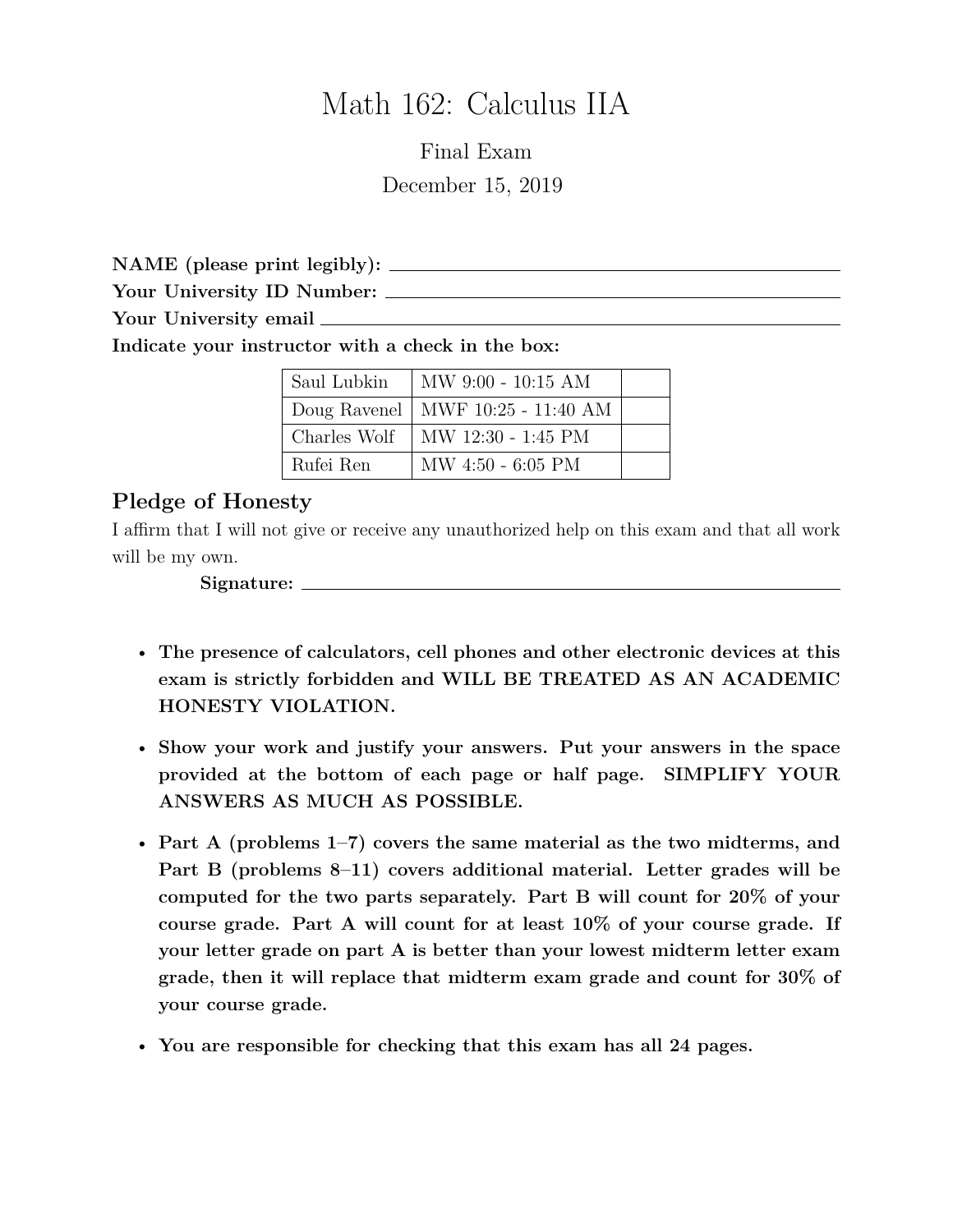### **Part A**

**1. (20 points)** Compute the following integral:

$$
\int \frac{x+3}{(x-1)^2(x+2)} dx
$$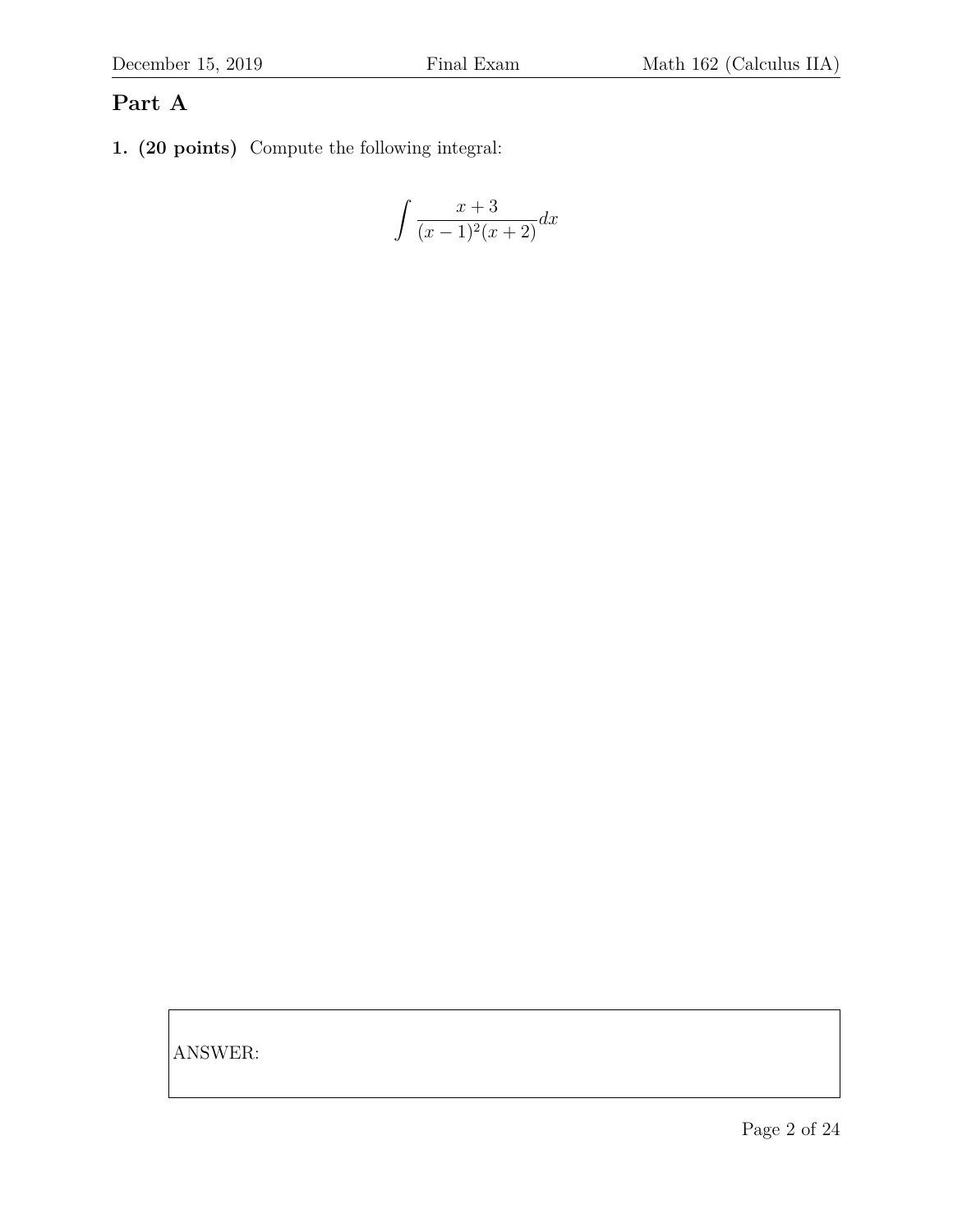Consider the function  $y =$ √  $x+1$  on the interval [1, 5].

(a)  $(10 \text{ Points})$  Compute the volume of the region bound by the curves  $y =$ √  $x+1,$  $x = 1, x = 5$  and the x-axis, revolved about the x-axis.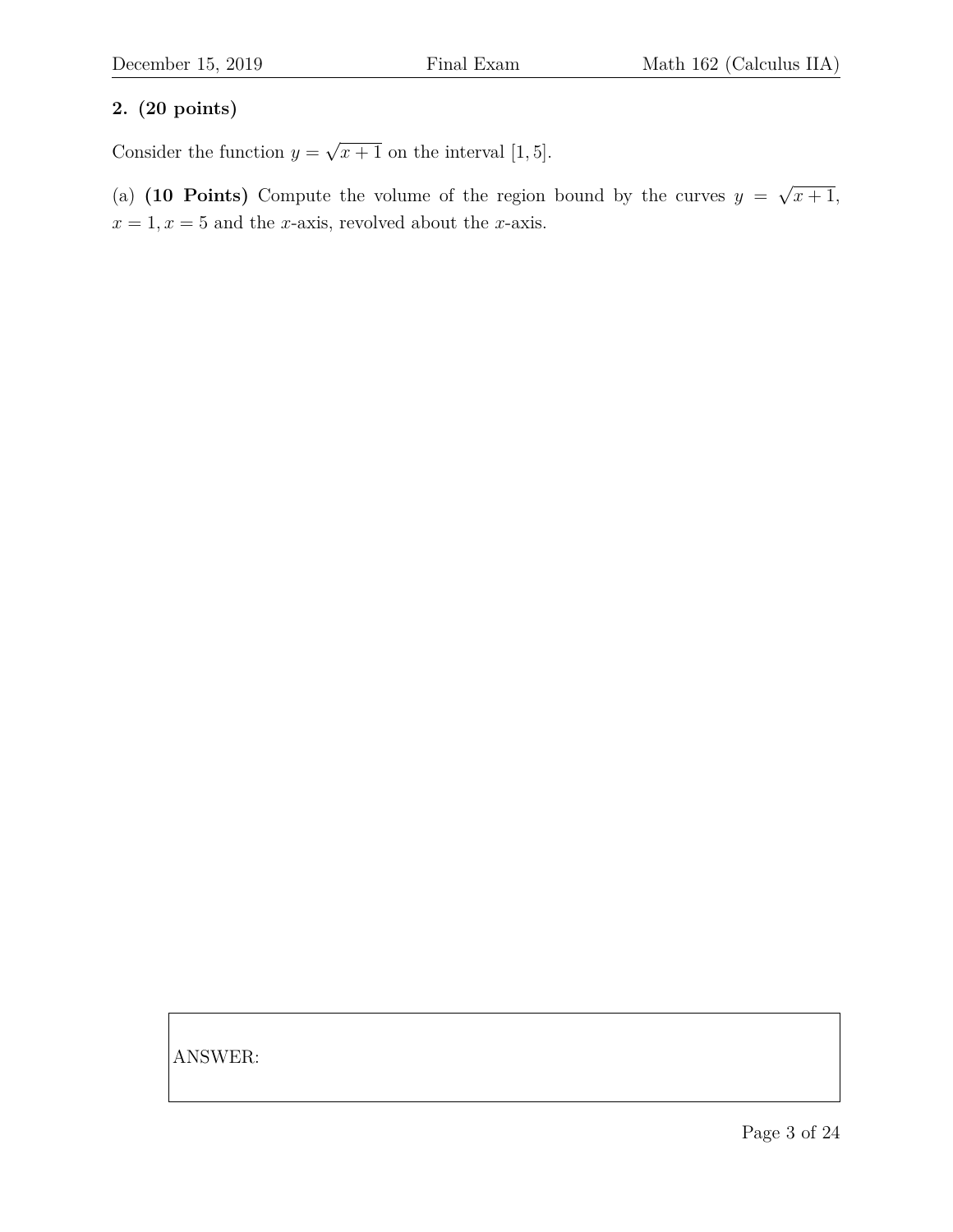(b) **(10 Points)** Compute the surface area of the region bound by the curves  $y =$ √  $x+1,$  $x = 1$ , and  $x = 5$ , revolved about the *x*-axis.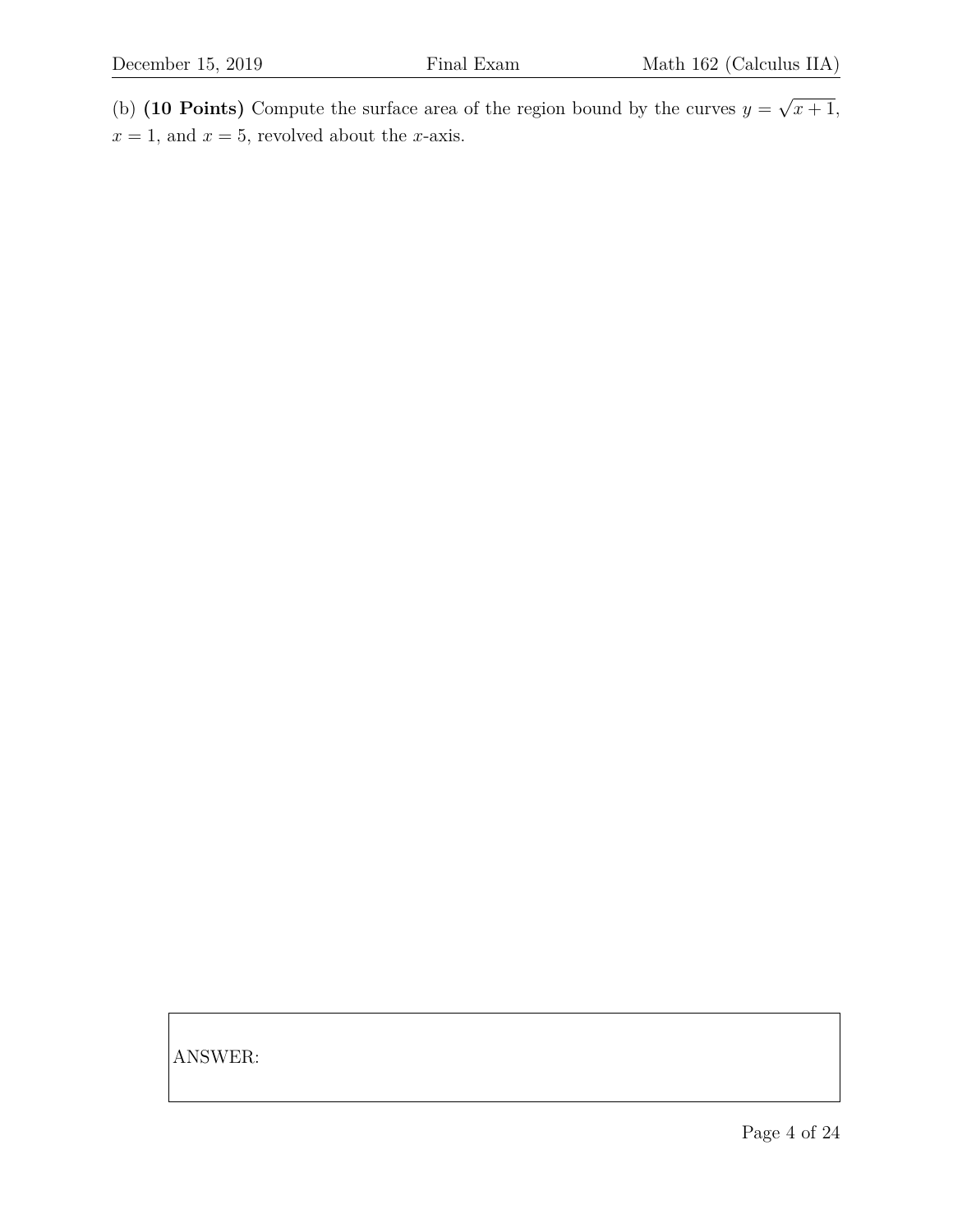Find the arc length L of the parametric curve,  $x = e^t \cos t$ ,  $y = e^t \sin t$ , from  $t = 0$  to  $t = \pi$ .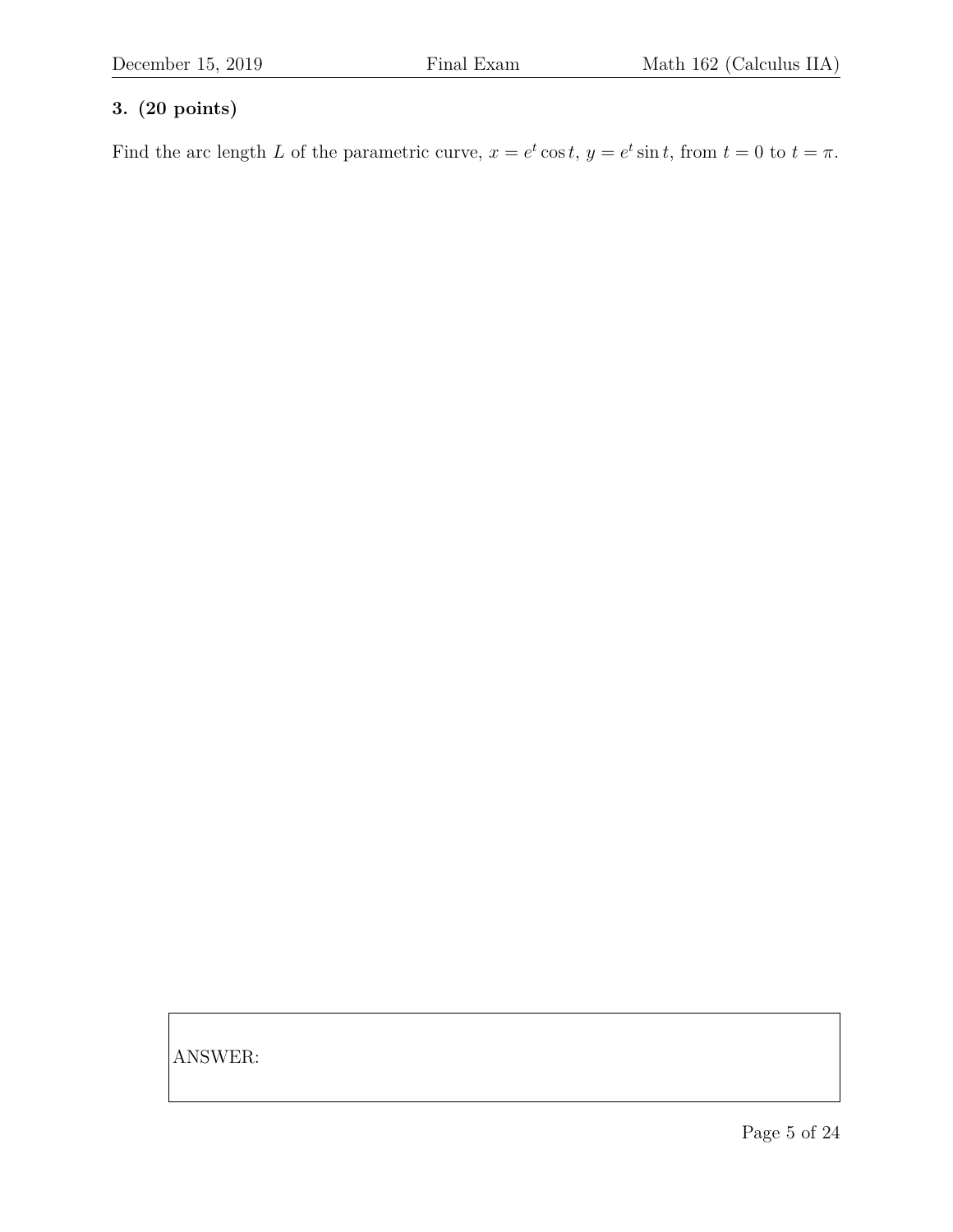(a) Compute the volume of a region bounded by the curves  $y = x^4 + 1$ ,  $y = 1$  and  $x = 1$  and rotated around the y-axis.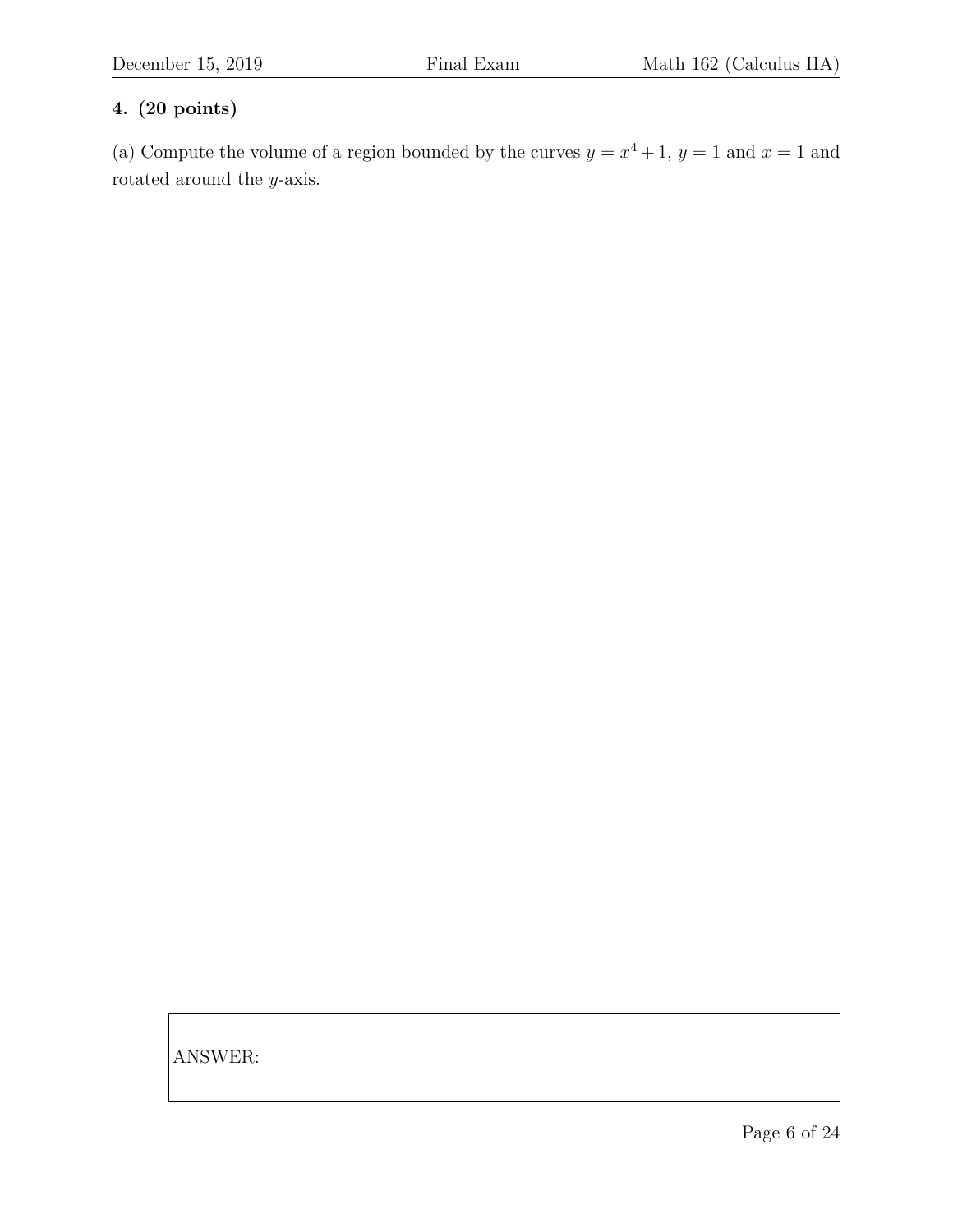(b) Set up the integral for the volume of the region bounded by  $y = x^3$ ,  $y = 0$  and  $x = 2$ and rotated around line  $x = 2$ . Use the shell method. Do not evaluate the integral.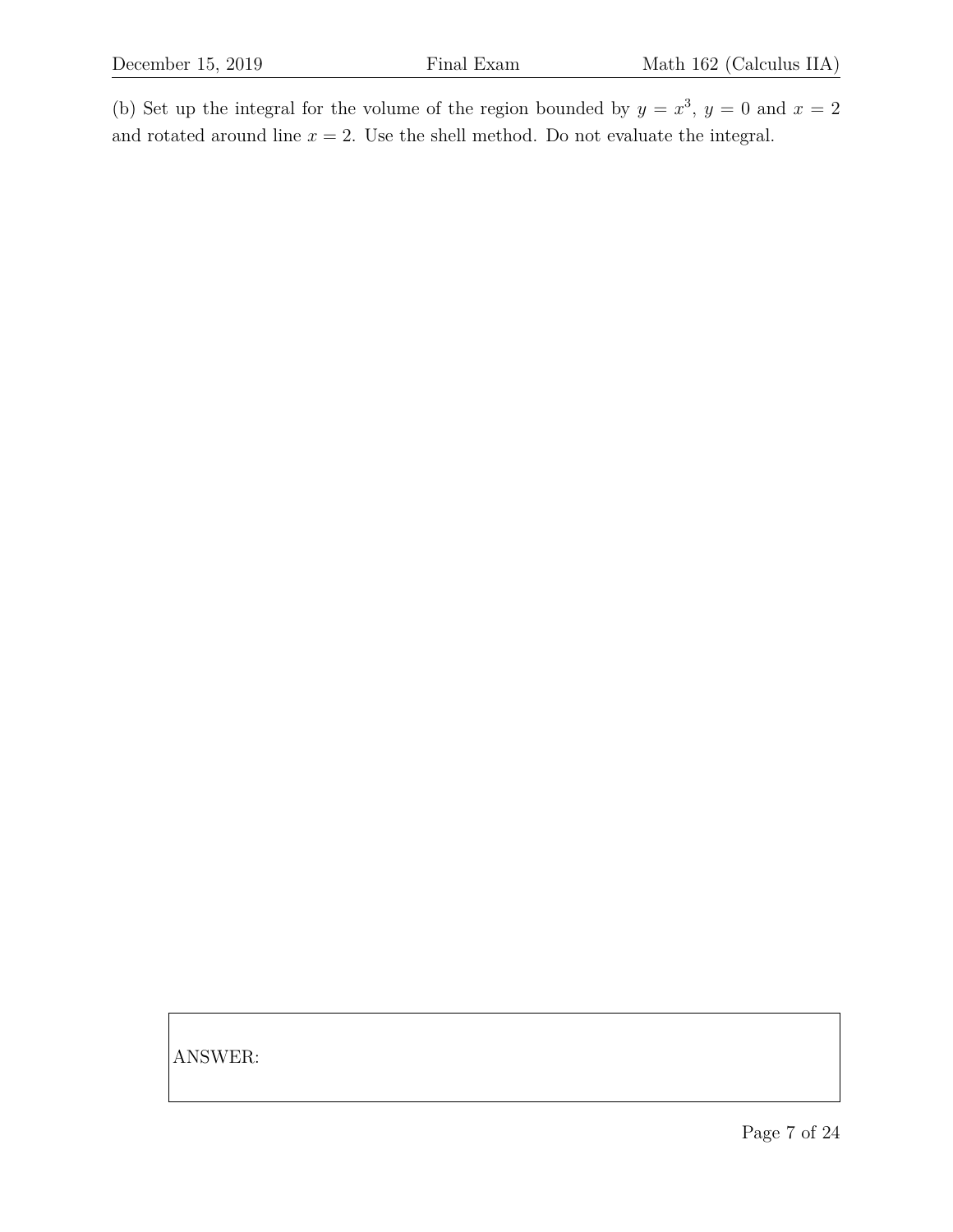Evaluate the integral

 $\int \ln(x^{\frac{1}{2}}) dx.$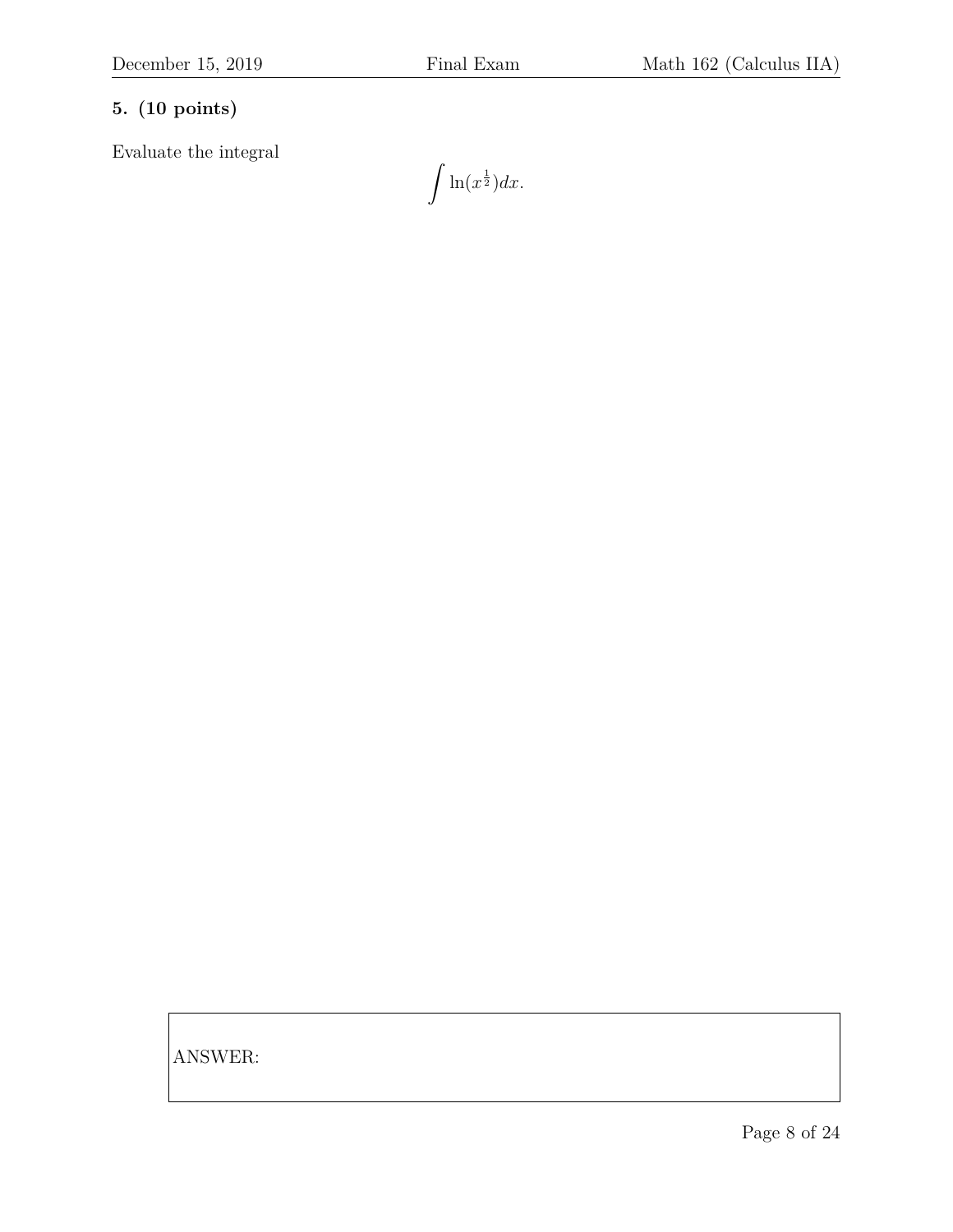**6. (20 points)** Compute

$$
\int \frac{x^2}{(1-x^2)^{3/2}} dx
$$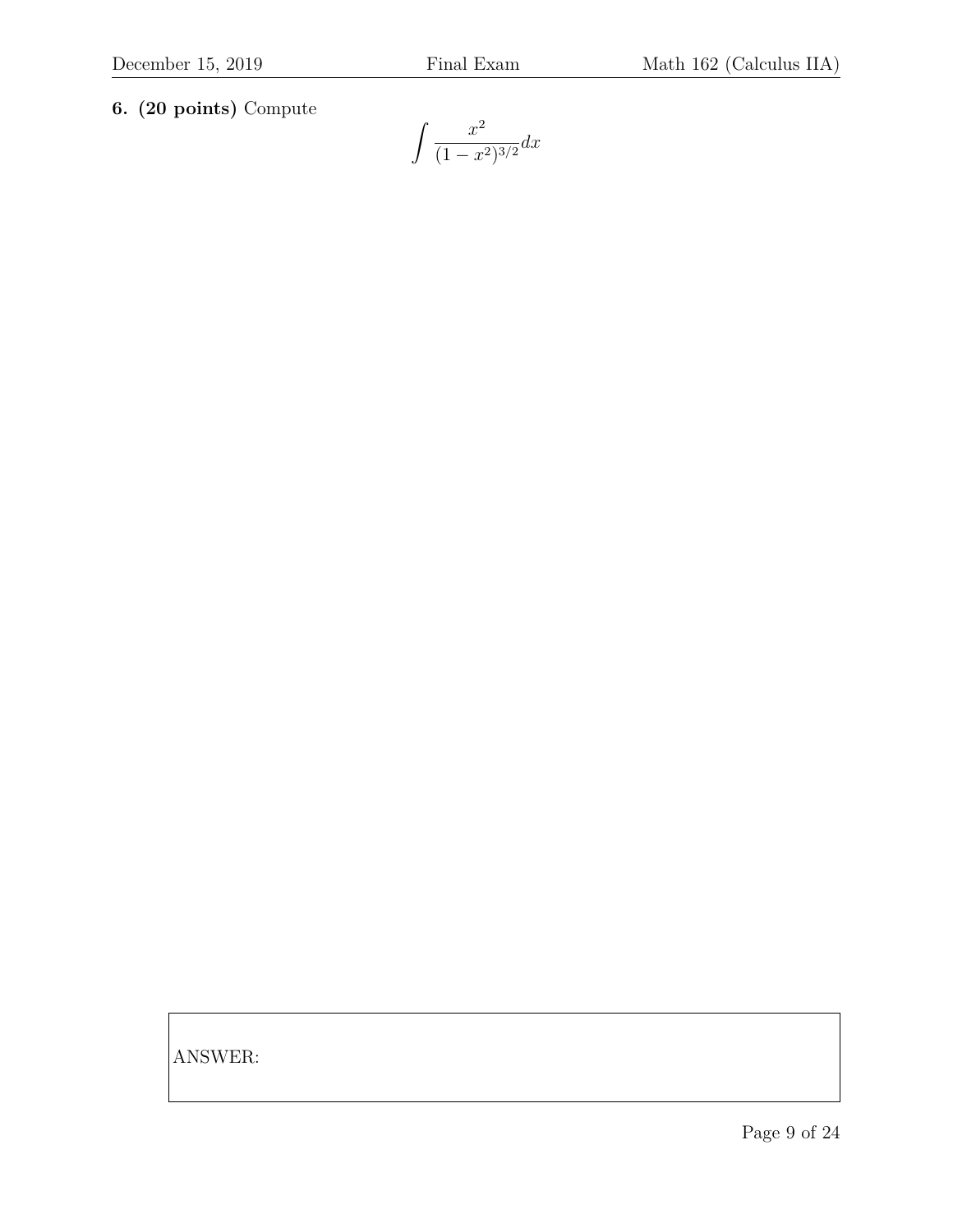(a) Find the area of the region both inside the circle  $r = \sin \theta$  and outside the circle  $r =$ √  $3 \cos \theta$  (both equations are in polar coordinates). The two circles are shown below. THEY INTERSECT AT THE ORIGIN AND THE POLAR POINT  $(\theta, r) = (\pi/3, \sqrt{3}/2)$ .

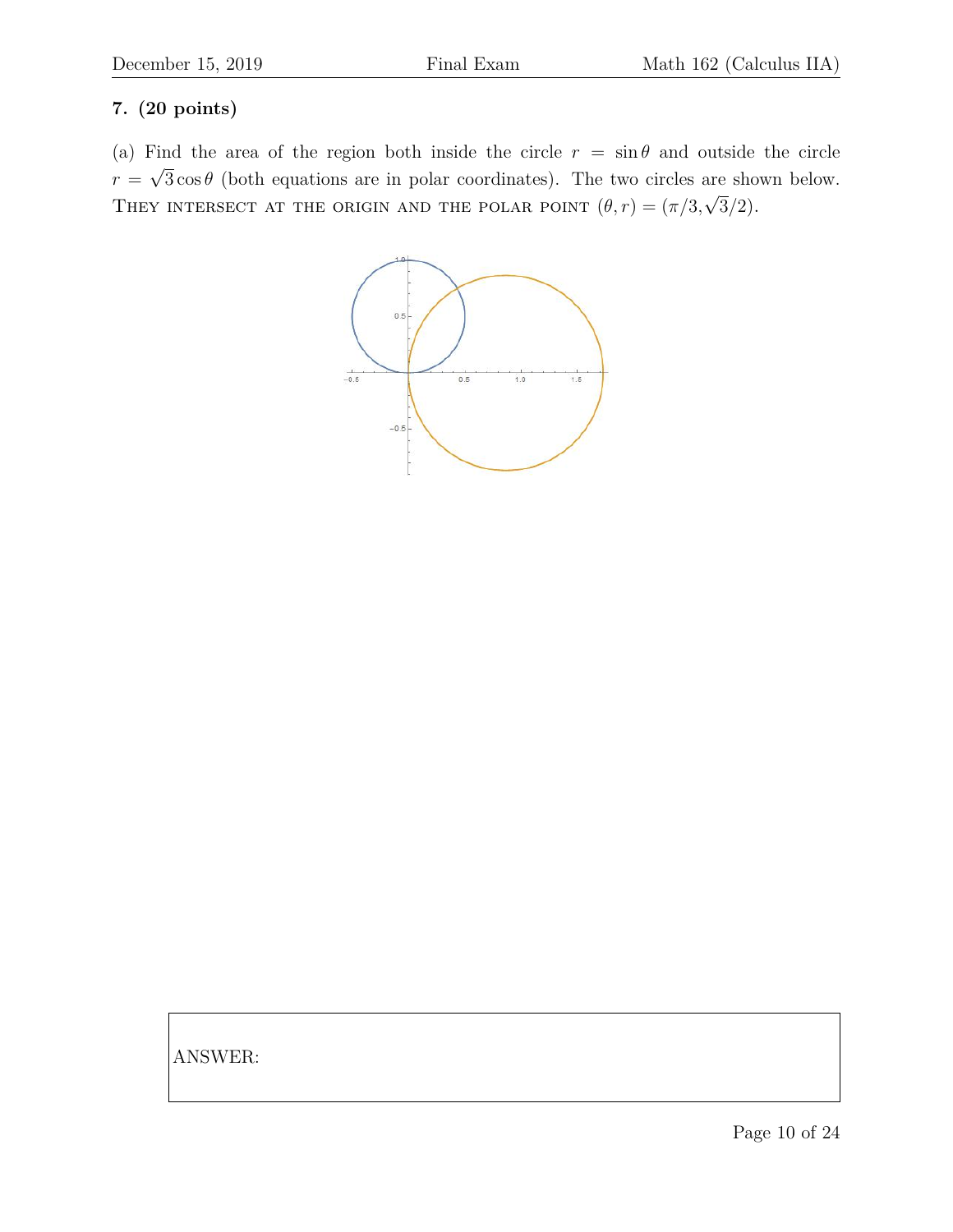(b) Compute the equation (in Cartesian coordinates  $x, y$ ) of the tangent line to the circle  $r = \sin \theta$  at the points where it intersects the circle  $r =$ √  $3\cos\theta$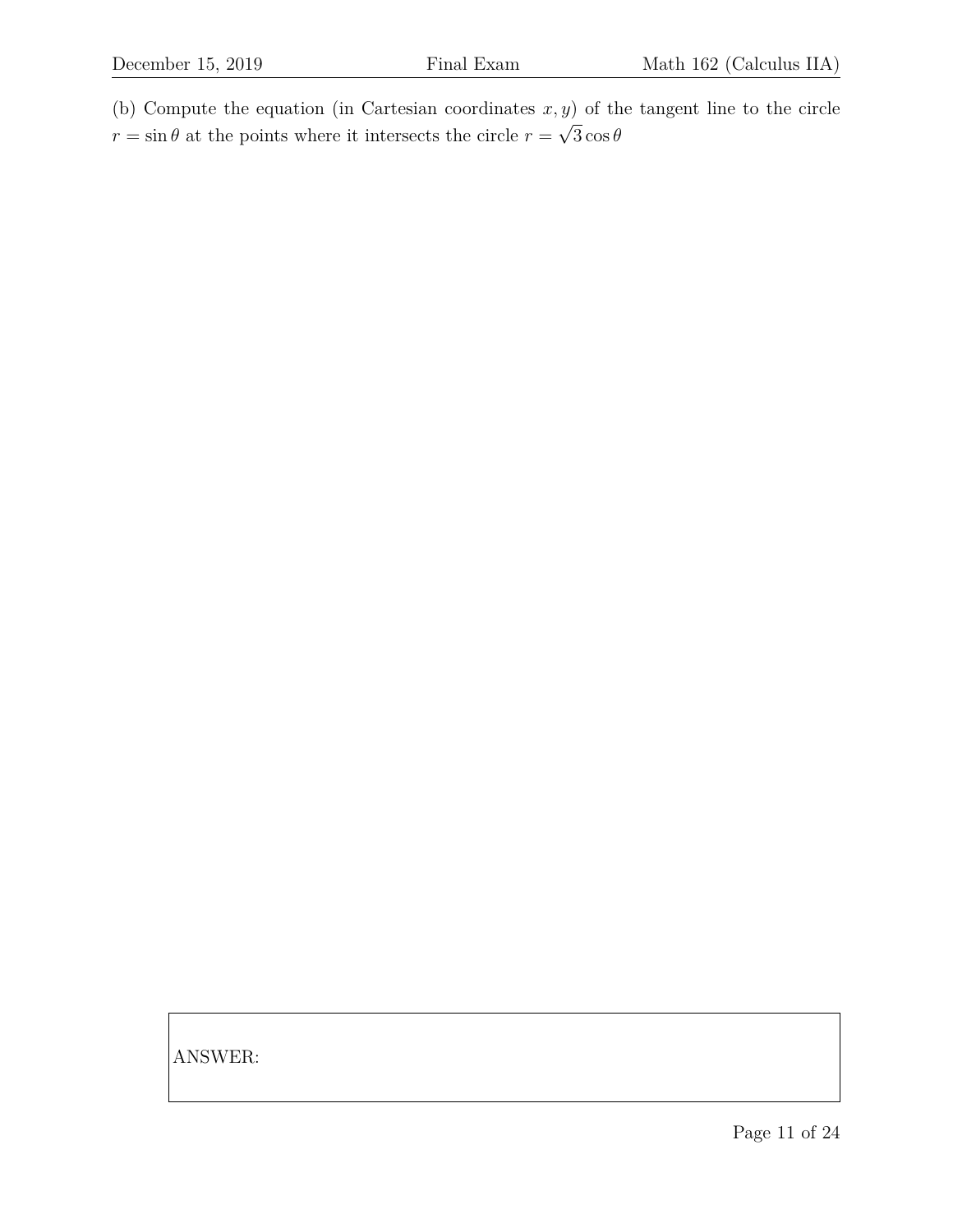## **Part B**

### **8. (20 points)**

Find the radius of convergence and interval of convergence of the series

$$
\sum_{n=2}^{\infty} \frac{\pi^n (x-2)^n}{\ln n}.
$$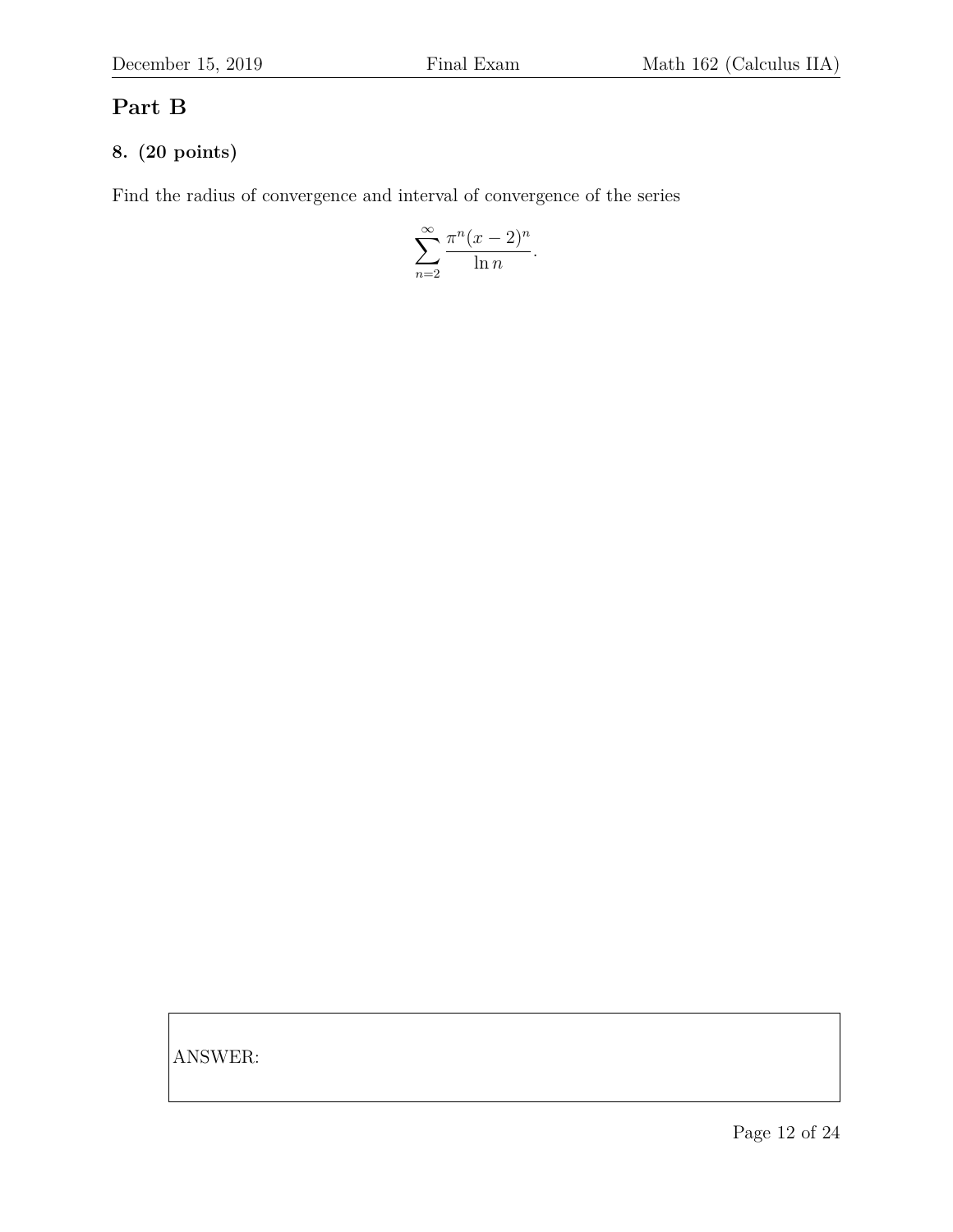(a) Is the series

$$
\sum_{n=1}^{\infty} \frac{(-1)^n}{\sqrt{n}}
$$

Absolutely convergent, conditionally convergent or divergent? Justify your answer.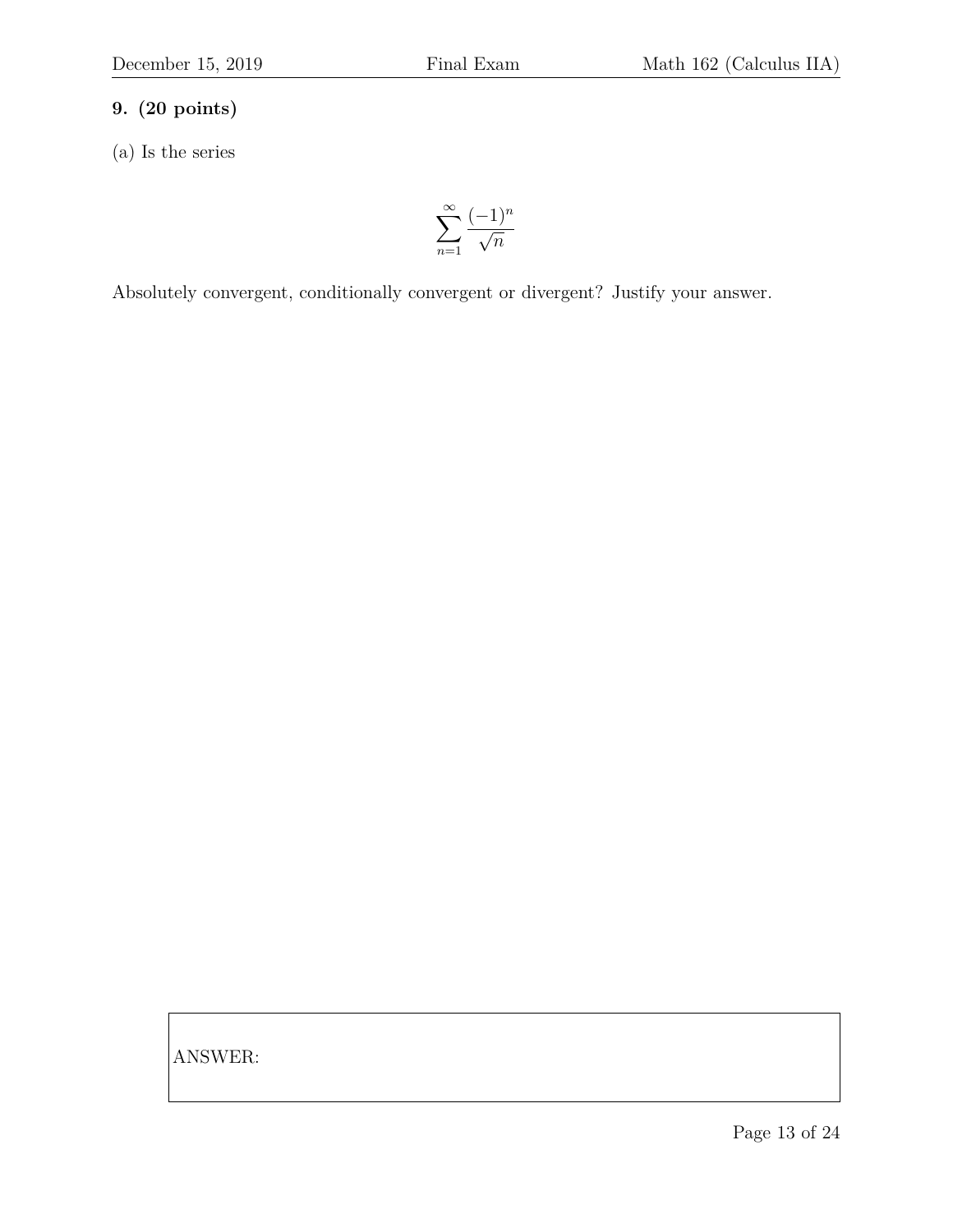(b) The series

$$
\sum_{n=1}^{\infty} (-1)^n \frac{1}{n^2}
$$

converges absolutely. How many terms do you have to add to estimate the sum with an accuracy of 1/100?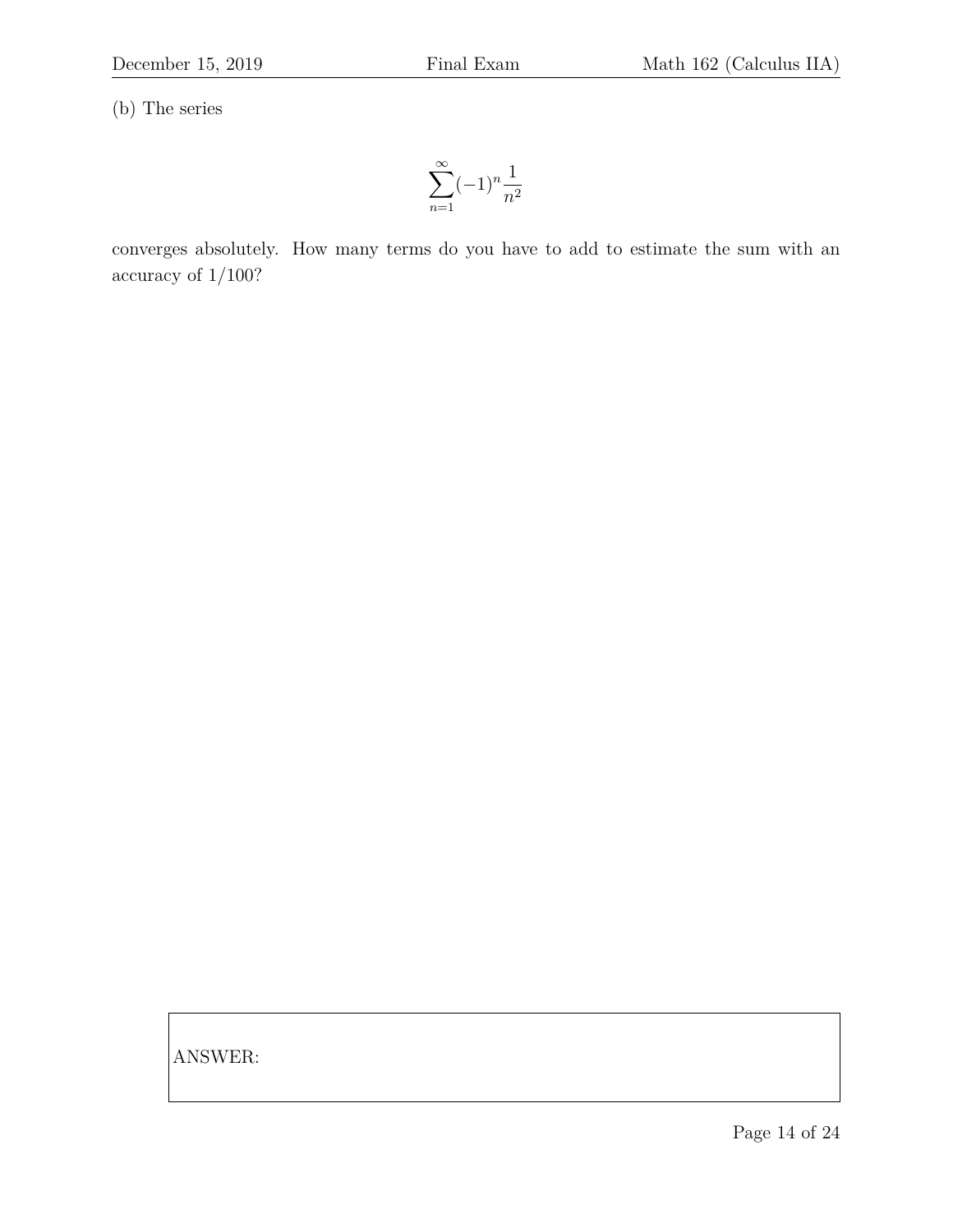(a) Find a power series expansion for the function  $f(x) = x^2 e^{-x^2}$  centered at  $x = 0$ .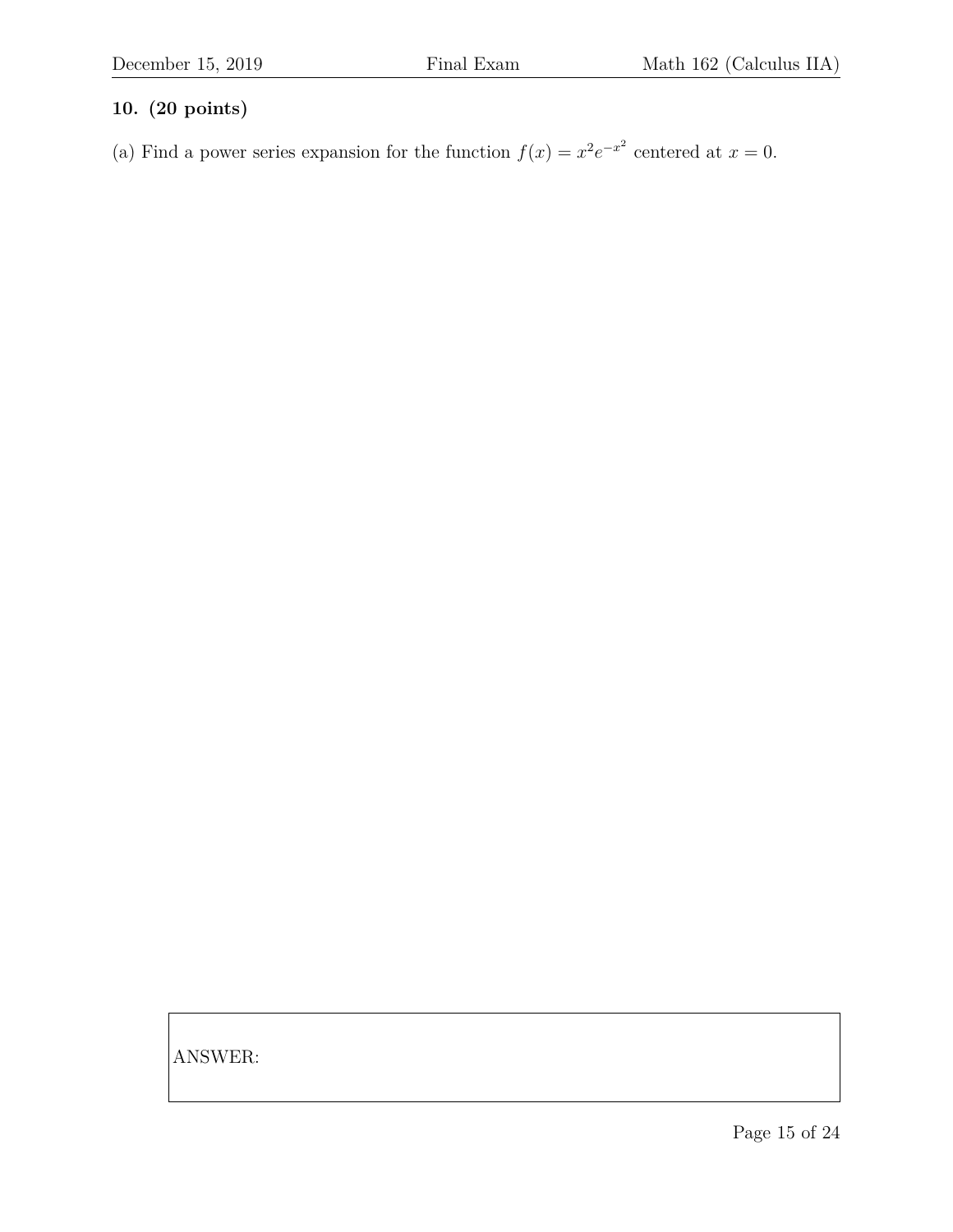(b) Find the radius of convergence for the series you found in part (a).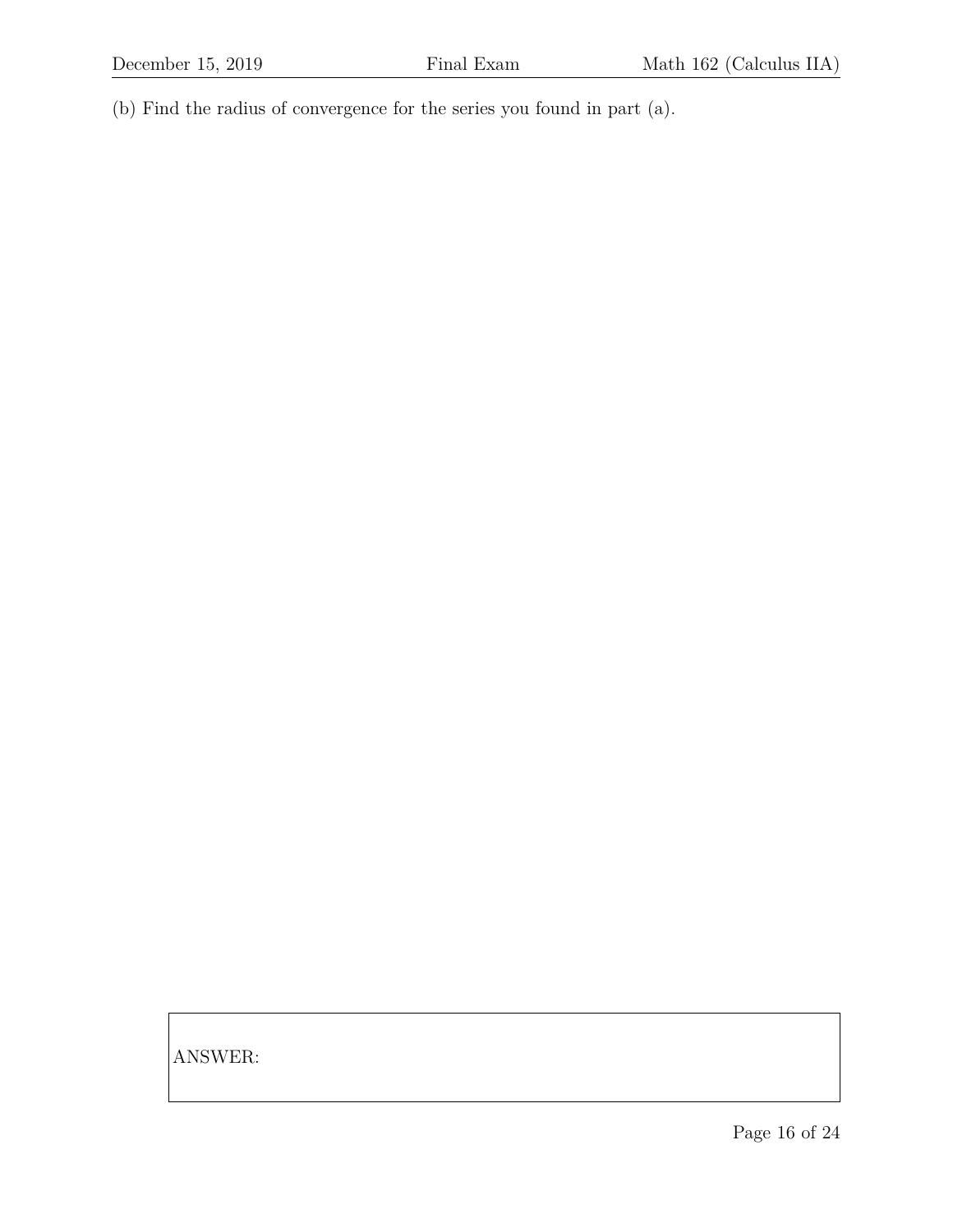(c) Compute  $f^{(6)}(0)$  and  $f^{(2019)}(0)$ .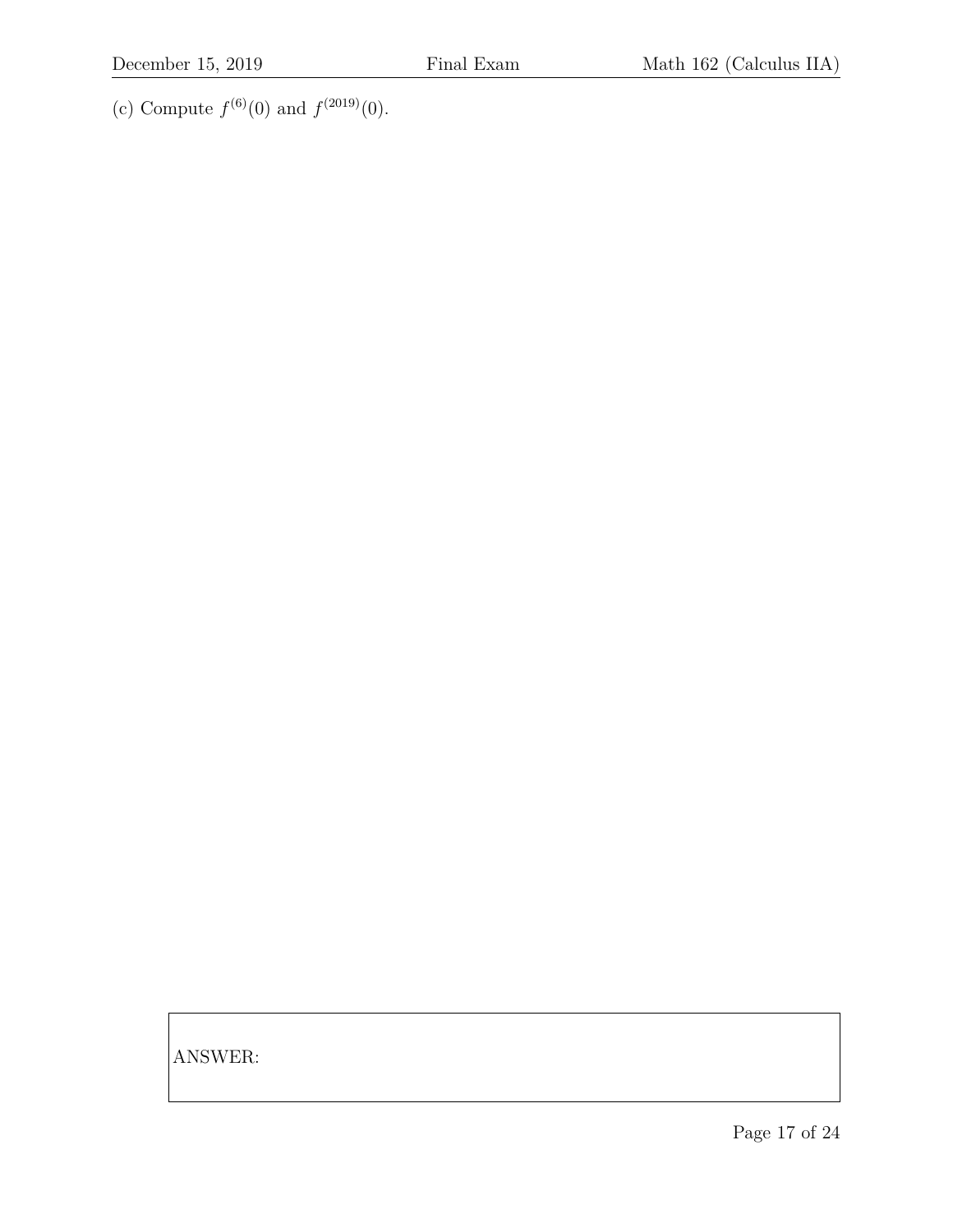(a) **(10 Points)** Show that the following series converges:

$$
\sum_{n=1}^{\infty} \frac{1}{n \cdot 3^n}
$$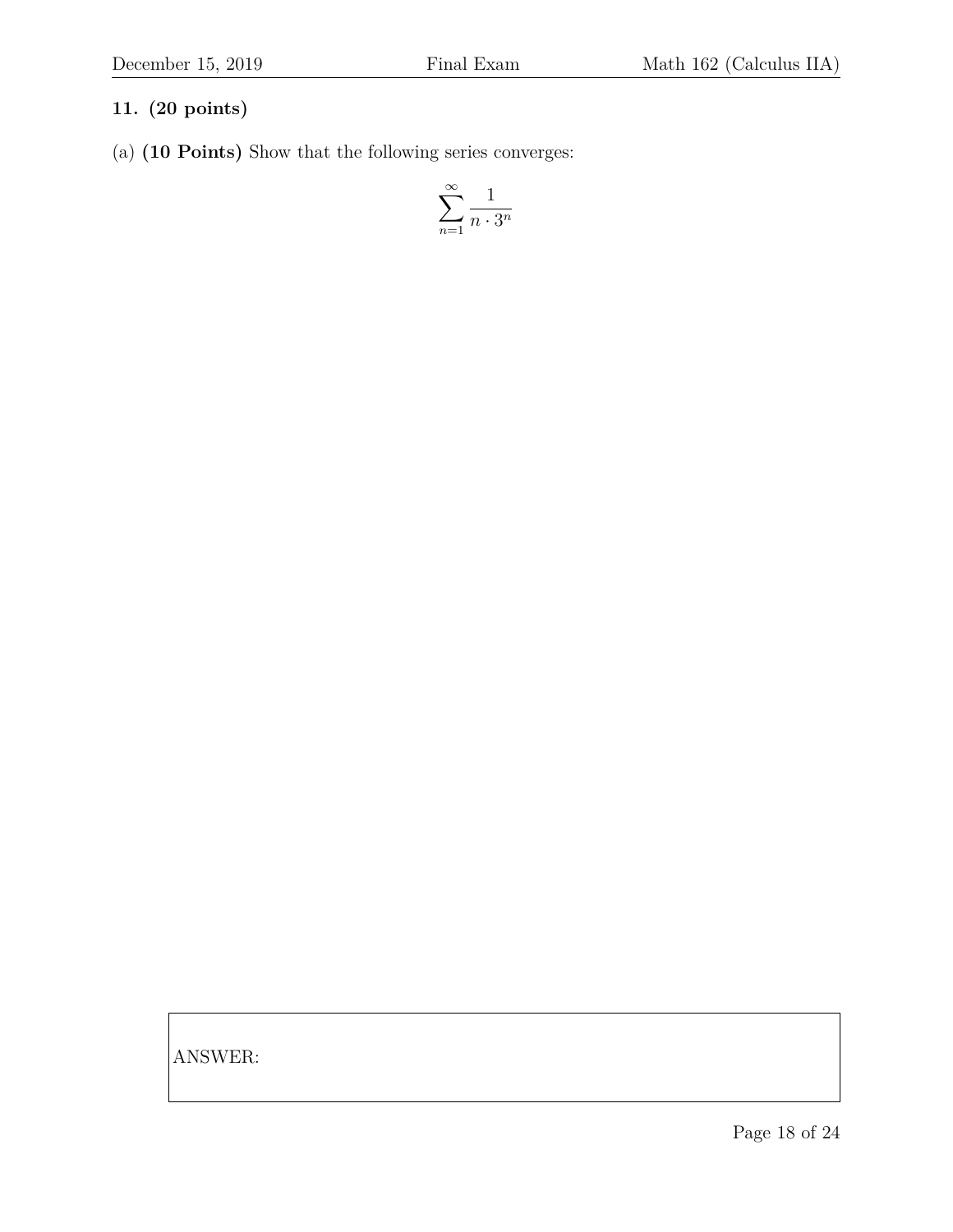(b) **(5 Points)** Find the Maclaurin power series representation for − ln |1 − x|. (Hint: What is the Maclaurin series for  $1/(1-x)$ ?)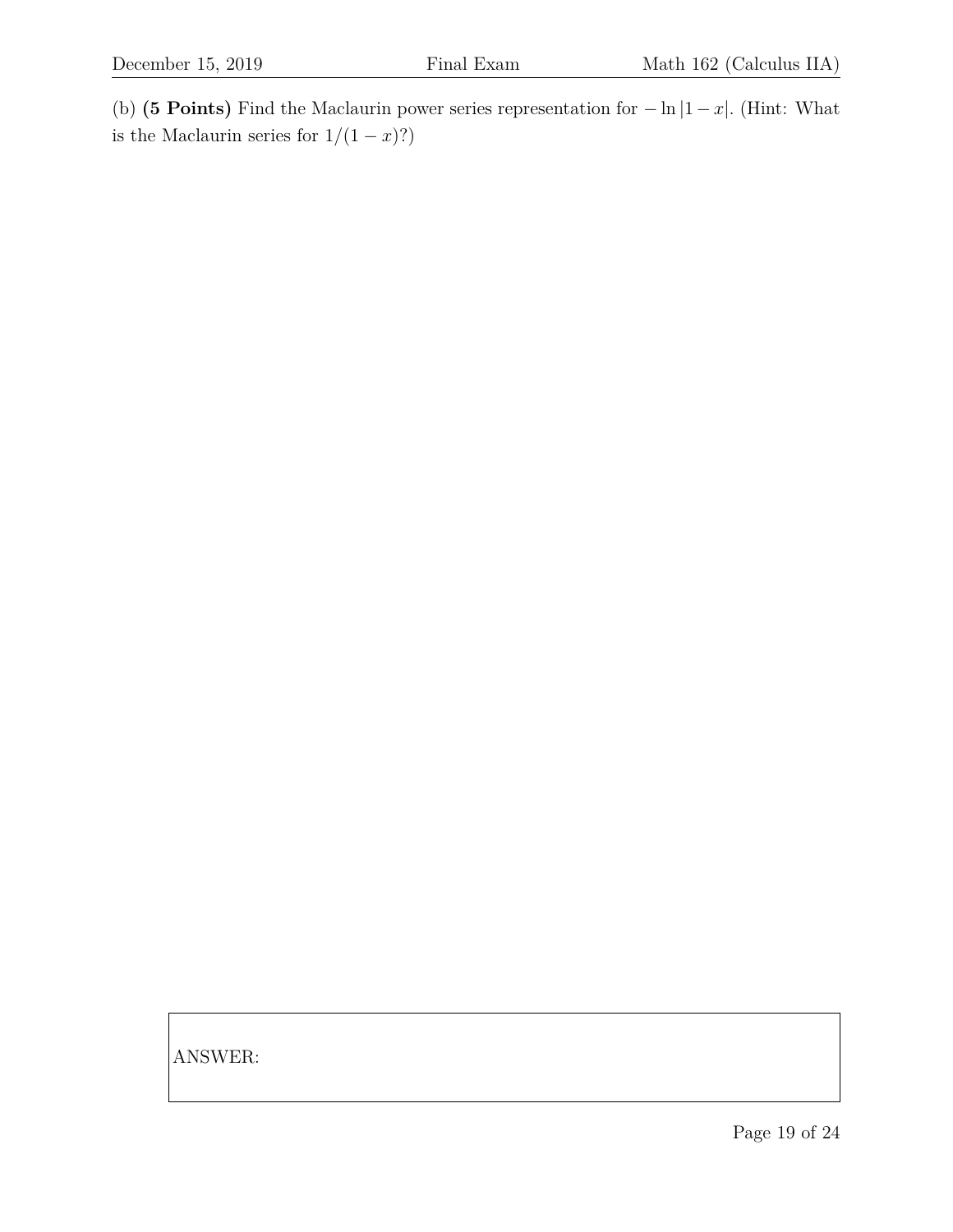(c) **(5 Points)** What is the value of this series:

$$
\sum_{n=1}^{\infty} \frac{1}{n \cdot 3^n}
$$
?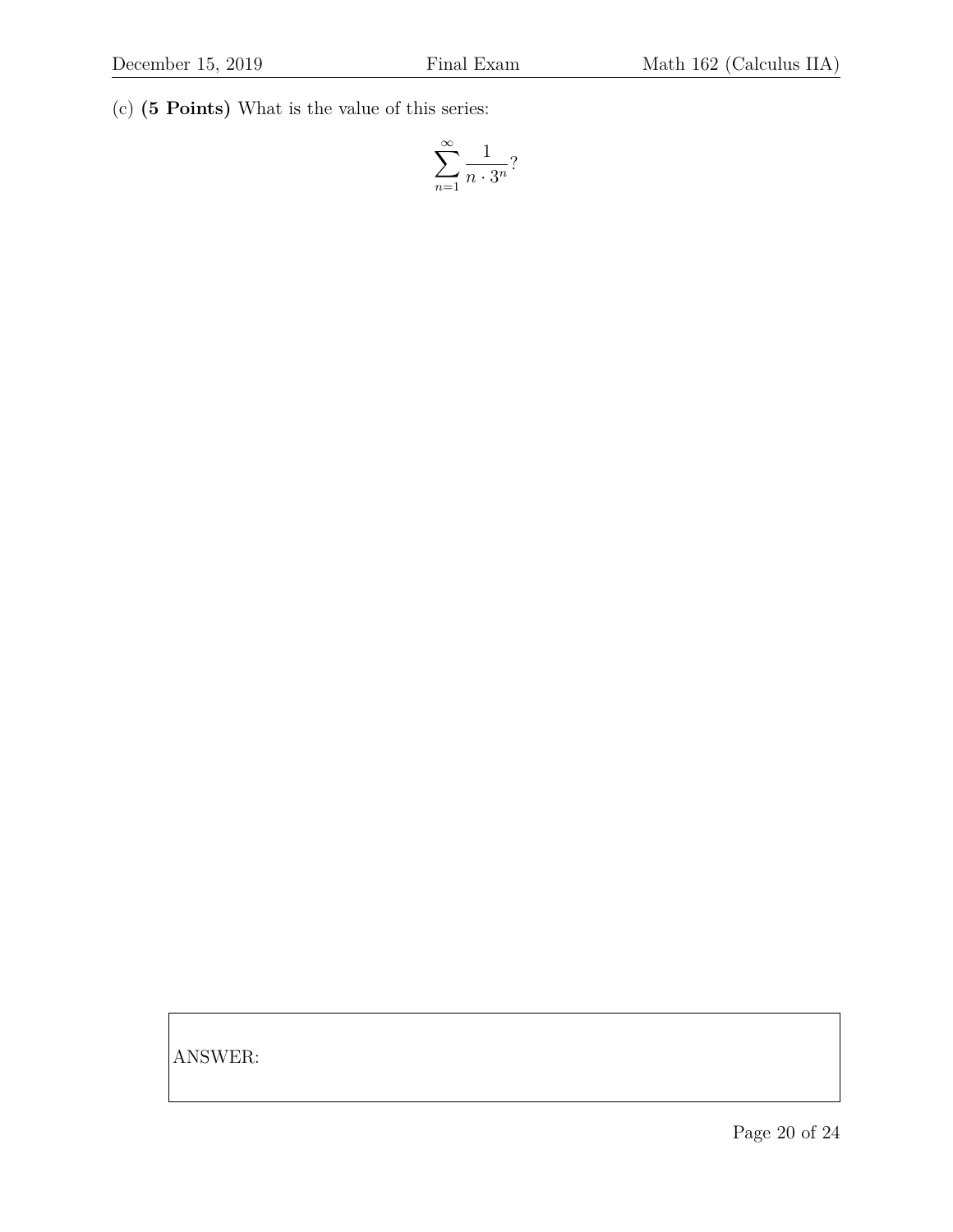This is scratch paper. If you use it to work on a problem, please indicate so on the page where that problem occurs.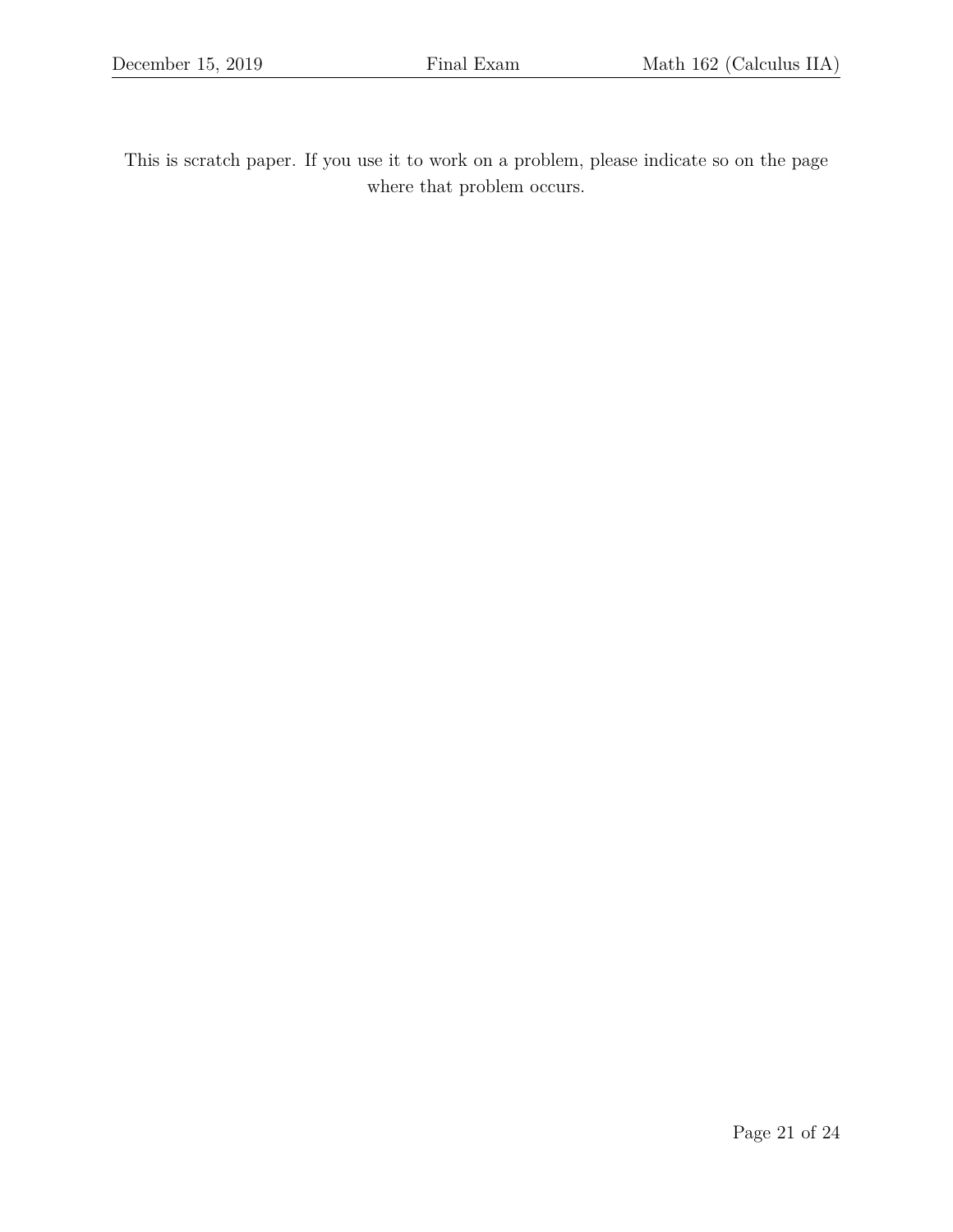Second scratch paper page. If you use it to work on a problem, please indicate so on the page where that problem occurs.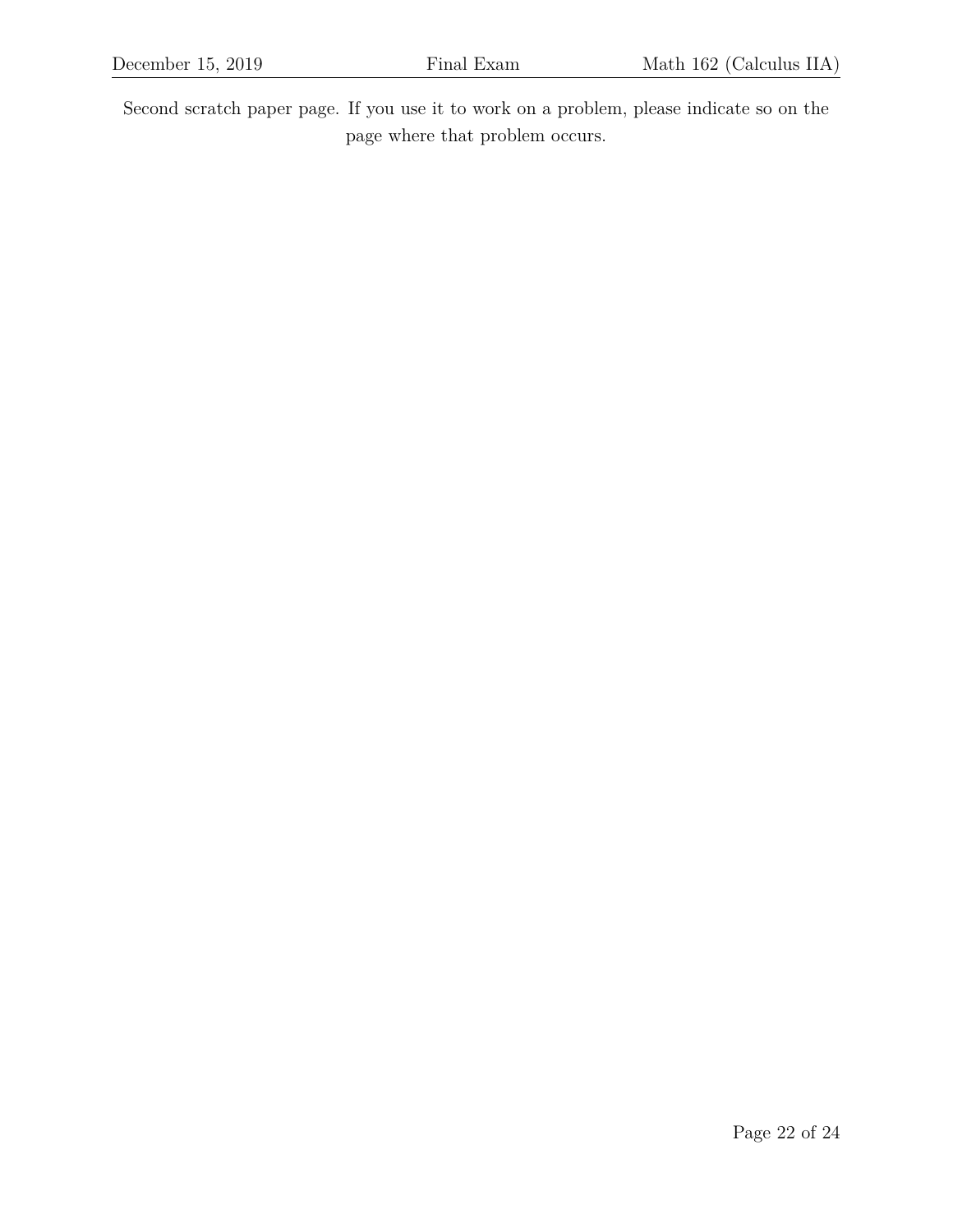More scratch paper. If you use it to work on a problem, please indicate so on the page where that problem occurs.